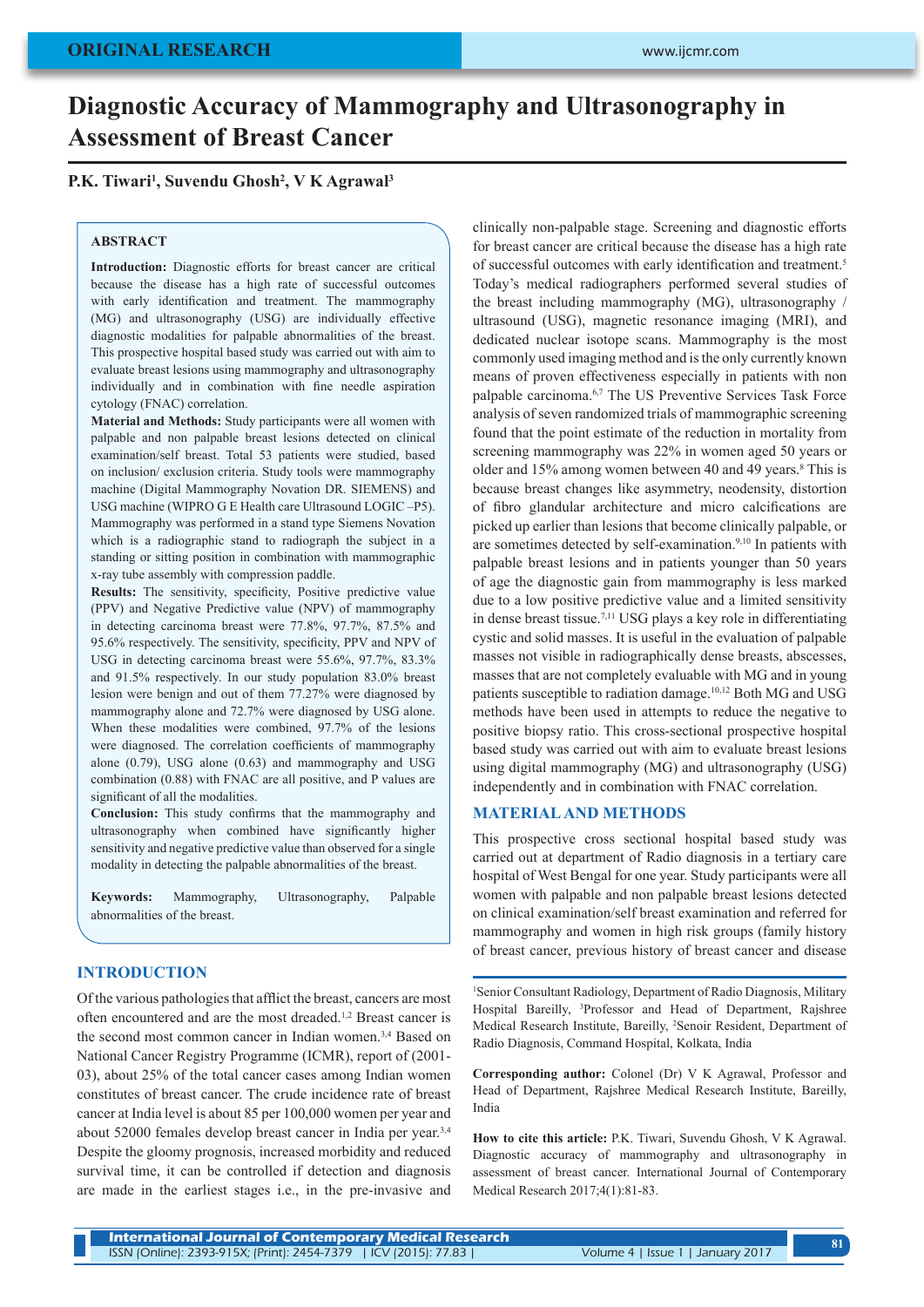|                                                                                                               | Cytology | <b>Mammography Alone</b> | <b>USG Alone</b> | <b>Combined</b> |  |
|---------------------------------------------------------------------------------------------------------------|----------|--------------------------|------------------|-----------------|--|
| Fibrocystic disease                                                                                           | 22       |                          | 21               | 22              |  |
| Infection                                                                                                     |          |                          |                  |                 |  |
| Fibroadenoma                                                                                                  | 16       | 1 າ                      |                  |                 |  |
| Cyst                                                                                                          |          |                          |                  |                 |  |
| Carcinoma                                                                                                     |          |                          |                  |                 |  |
| Lipoma                                                                                                        |          |                          |                  |                 |  |
| Total                                                                                                         |          | 42(79%)                  | 38(72%)          | 52(98%)         |  |
| Table-1: Comparative analysis of mammography, USG and combined study in detection of different breast lesions |          |                          |                  |                 |  |

| Mammography                                                          | <b>FNAC</b>      | <b>FNAC</b> proven - |  |  |  |
|----------------------------------------------------------------------|------------------|----------------------|--|--|--|
|                                                                      | proven-Carcinoma | No carcinoma         |  |  |  |
| Carcinoma                                                            |                  |                      |  |  |  |
| No carcinoma                                                         | $\mathcal{D}$    | 43                   |  |  |  |
| Total                                                                | 9                | 44                   |  |  |  |
| Sensitivity of mammography detecting carcino-                        |                  |                      |  |  |  |
| $ma - 7/9x100 = 77.77$ ; Specificity of mammography detecting        |                  |                      |  |  |  |
| carcinoma—43/44x100=97.72; Positive predictive value –               |                  |                      |  |  |  |
| $7/8x100=87.5$ ; Negative predictive value- $43/45x100=95.55$        |                  |                      |  |  |  |
| <b>Table-2:</b> Analysis of results of mammography diagnosing benign |                  |                      |  |  |  |
| and malignant lesions                                                |                  |                      |  |  |  |

like fibrocystic disease, excessive exposure to ionising radiation and history of endometrial, ovarian or colonic carcinoma. Ulcerated and fungating breast growth were excluded because mammography is not possible. Pregnant women, moribund patients and proven cases of malignancy and male patients were also excluded from study. Total 53 patients were studied, based on inclusion/ exclusion criteria. Study tools were mammography machine (Digital Mammography Novation DR. SIEMENS) and USG machine (WIPRO G E Health care Ultrasound LOGIC –P5). Mammography was performed in a stand type Siemens Novation which is a radiographic stand to radiograph the subject in a standing or sitting position in combination with mammographic x-ray tube assembly with compression paddle. Mediolateral oblique and cranio-caudal images were obtained and assessed carefully. USG was performed on a Logic P-5 (GE), real time scanner with a hand held linear electronic array transducer. The transducer could be operated in the frequency range of 7.5 MHz. Parameters studied were (a) On mammography the site of the lesion, margin of the lesion, surrounding halo, clustered micro calcification, surrounding parenchymal distortion and thickening of the skin. (b) On USG the size, shape, margins, echo texture, homogeneity of internal echoes, lateral shadowing, posterior effect, calcification, infiltration across tissue space and surrounding fat were studied.

## **STATISTICAL ANALYSIS**

Data were collected and statistically analyzed using descriptive statistics like mean and percentages with the help of Microsoft Office 2007. Comparison between variables was done with the help of chi square test and Correlation coefficient.

## **RESULT**

The study included 53 females out of which 45 were from Hindu religion, 5 from Muslim and 3 from Christian religion. Among the patients 25 patients complains of mobile breast lump, 12 patients suffered from breast pain, 5 patients felt lump, nipple discharge in 3 patients and nipple retraction and lump with fever was the complains of two patients each. Among the diagnosed cases of the carcinoma breast age of one patient is between 30-40 years, three patients are within 41-50 year group, two patients are between 51-60 year group and three patients belong to 61 and above group.

Among the 53 patients, mammography individually detected 8 lesions and missed 2 lesions of carcinoma breast, which were subsequently detected in USG and confirmed in FNAC. One of the 8 patients detected for suspicious lesions in mammography, subsequently proved benign in USG and FNAC (Table 1). The sensitivity, specificity, Positive predictive value (PPV) and Negative Predictive value (NPV) of mammography in detecting Ca breast are 77.77%, 97.72%, 87.5% and 95.55% respectively (Table 2). USG independently detected 6 patients as suspicious of breast carcinoma and missed 4 lesions, which were subsequently proved as carcinoma. USG falsely detected one patient as suspicious lesion, which proved benign in other studies. The sensitivity, specificity, PPVand NPV of USG in detecting Ca breast are 55.55%, 97.72%, 83.33% and 91.48% respectively. Two malignant lesions which were occult in mammography due to dense breast parenchyma and were detected in USG. The four cases of carcinoma breast which could not be picked up in USG were diagnosed by mammography.

In 22 FNAC proven cases of fibrocystic diseases, mammography alone detected 18 cases and USG detected 21 cases. Combined approach detected all the cases correctly. In 16 FNAC proven cases of fibroadenomas, mammography alone detected 12 cases, USG detected 5 cases and combined approach detected 15 cases. Out of 3 benign cysts, mammography detected 2 cases, however USG detected all correctly. In 2 cases of infective pathology, mammography detected one case correctly and one case as suspicious (false positive); however USG correctly diagnose those 2 cases. In our study population 83.01% breast lesion were benign and out of them 77.27% were diagnosed by mammography alone and 72.72% were diagnosed by USG alone. When these modalities were combined, 97.72% of the lesions were diagnosed.

The correlation coefficients of mammography alone (0.792), USG alone (0.631) and mammography and USG combination (0.884) with FNAC are all positive, and P values are significant of all the modalities, which signify that, all are the effective diagnostic procedures of detecting breast malignancy, but amongst the three procedure the combination of mammography with ultrasonography shows strongest correlation (Correlation coefficient  $= 0.884$ ) with the finding of FNAC.

## **DISCUSSION**

Patients with palpable breast masses commonly present for imaging evaluation. Unfortunately, false-negative mammographic (MG) findings in the setting of a palpable breast